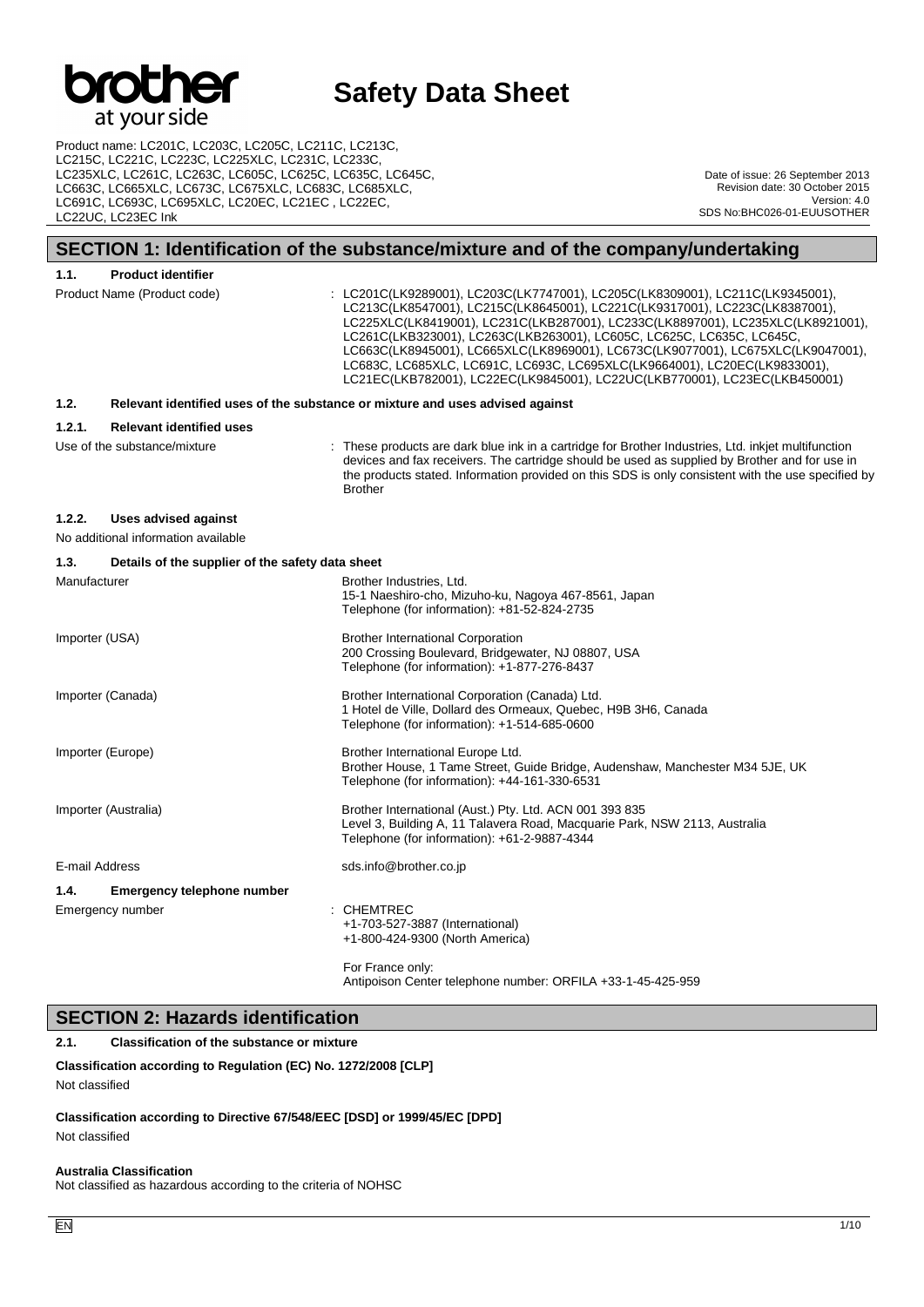

Product name: LC201C, LC203C, LC205C, LC211C, LC213C, LC215C, LC221C, LC223C, LC225XLC, LC231C, LC233C, LC235XLC, LC261C, LC263C, LC605C, LC625C, LC635C, LC645C, LC663C, LC665XLC, LC673C, LC675XLC, LC683C, LC685XLC, LC691C, LC693C, LC695XLC, LC20EC, LC21EC , LC22EC, LC22UC, LC23EC Ink

## **2.2. Label elements**

#### **Labeling according to Regulation (EC) No. 1272/2008 [CLP]**

| Hazard pictograms        | None.                                                                               |
|--------------------------|-------------------------------------------------------------------------------------|
| Signal Word              | None.                                                                               |
| <b>Hazard Statements</b> | : EUH208 - Contains 1,2-benzisothiazol-3(2H)-one. May produce an allergic reaction. |
| Precautionary statements | None.                                                                               |

#### **2.3. Other hazards**

This substance/mixture does not meet the PBT criteria of REACH, annex XIII This substance/mixture does not meet the vPvB criteria of REACH, annex XIII

## **SECTION 3: Composition/information on ingredients**

#### **3.2. Mixture**

| <b>Name</b>                        | <b>Product identifier</b>                                             | $\%$      | <b>Classification</b><br>according to<br><b>Directive</b><br>67/548/EEC | <b>Classification</b><br>according to<br><b>Regulation (EC) No.</b><br>1272/2008 [CLP]                              |
|------------------------------------|-----------------------------------------------------------------------|-----------|-------------------------------------------------------------------------|---------------------------------------------------------------------------------------------------------------------|
| glycerol                           | (CAS No) 56-81-5<br>(EC no) 200-289-5                                 | $20 - 50$ | Not classified                                                          | Not classified                                                                                                      |
| Diethylene glycol                  | (CAS No) 111-46-6<br>(EC no) 203-872-2<br>(EC index no) 603-140-00-6  | $3 - 10$  | Xn; R22                                                                 | Acute Tox. 4 (Oral), H302                                                                                           |
| Cyan Dye                           | (CAS No) *<br>$(EC \n  no)$ *                                         | $3 - 10$  | Not classified                                                          | Not classified                                                                                                      |
| Triethylene glycol monobutyl ether | (CAS No) 143-22-6<br>(EC no) 205-592-6<br>(EC index no) 603-183-00-0  | $3 - 10$  | Xi; R41                                                                 | Eye Dam. 1, H318                                                                                                    |
| Water                              | (CAS No) 7732-18-5<br>(EC no) 231-791-2                               | $65 - 75$ | Not classified                                                          | Not classified                                                                                                      |
| 1,2-benziso hiazol-3(2H)-one       | (CAS No) 2634-33-5<br>(EC no) 220-120-9<br>(EC index no) 613-088-00-6 | < 0.05    | Xn; R22<br>Xi: R41<br>Xi: R38<br>R43<br>N: R50                          | Acute Tox. 4 (Oral), H302<br>Skin Irrit. 2, H315<br>Eye Dam. 1, H318<br>Skin Sens. 1, H317<br>Aquatic Acute 1, H400 |

\*Registered

Full text of R- and H- phrases: see section 16

| <b>SECTION 4: First aid measures</b>      |                                                                                                                                       |  |  |
|-------------------------------------------|---------------------------------------------------------------------------------------------------------------------------------------|--|--|
| Description of first aid measures<br>4.1. |                                                                                                                                       |  |  |
| First-aid measures general                | : If symptoms persist, obtain medical attention.                                                                                      |  |  |
| First-aid measures after inhalation       | : Obtain medical attention. In case of accident by inhalation : remove casualty to fresh air and<br>keep at rest.                     |  |  |
| First-aid measures after skin contact     | : Remove contaminated clothing immediately and wash affected skin with plenty of water or soap<br>and water.                          |  |  |
| First-aid measures after eye contact      | : Obtain medical attention. If substance has got into the eyes, immediately wash out with plenty of<br>water for at least 15 minutes. |  |  |
| First-aid measures after ingestion        | : Obtain immediate medical attention. Wash out mouth with water and give 100-200 ml of water to<br>drink.                             |  |  |
| 4.2.                                      | Most important symptoms and effects, both acute and delayed                                                                           |  |  |
| Symptoms/injuries after inhalation        | : Unlikely route of exposure.                                                                                                         |  |  |
| Symptoms/injuries after skin contact      | : Repeated and/or prolonged skin contact may cause irritation.                                                                        |  |  |
| Symptoms/injuries after eye contact       | : May cause eye irritation.                                                                                                           |  |  |
| Symptoms/injuries after ingestion         | : Ingestion may cause irritation of the gastrointestinal tract. Unl kely route of exposure.                                           |  |  |

#### **4.3. Indication of any immediate medical attention and special treatment needed**

Treat symptomatically.

Date of issue: 26 September 2013 Revision date: 30 October 2015

SDS No:BHC026-01-EUUSOTHER

Version: 4.0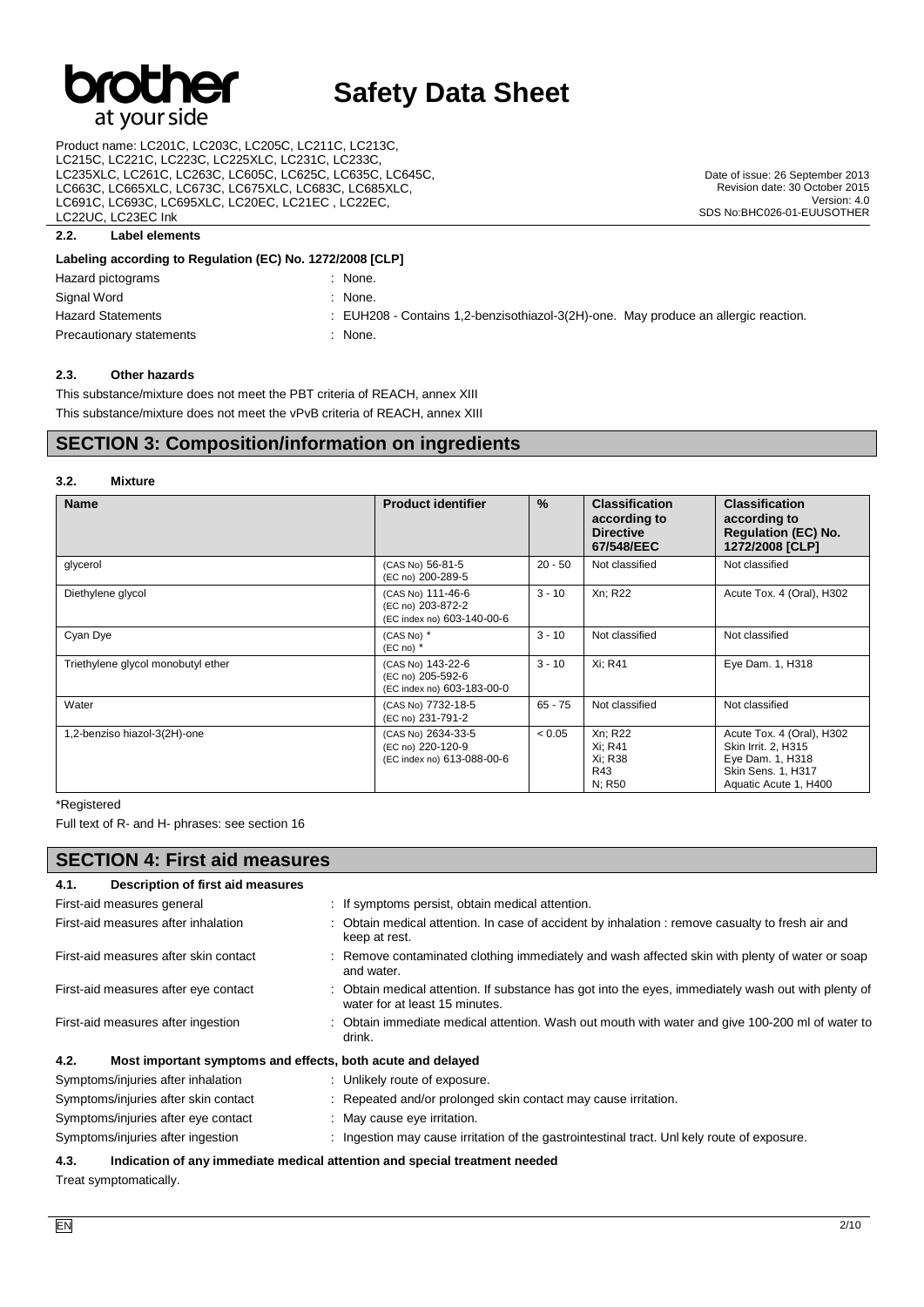

Product name: LC201C, LC203C, LC205C, LC211C, LC213C, LC215C, LC221C, LC223C, LC225XLC, LC231C, LC233C, LC235XLC, LC261C, LC263C, LC605C, LC625C, LC635C, LC645C, LC663C, LC665XLC, LC673C, LC675XLC, LC683C, LC685XLC, LC691C, LC693C, LC695XLC, LC20EC, LC21EC , LC22EC, LC22UC, LC23EC Ink

Date of issue: 26 September 2013 Revision date: 30 October 2015 Version: 4.0 SDS No:BHC026-01-EUUSOTHER

## **SECTION 5: Firefighting measures 5.1. Extinguishing media** Suitable extinguishing media : Extinguish preferably with dry chemical, carbon dioxide, water, foam. Unsuitable extinguishing media : None. **5.2. Special hazards arising from the substance or mixture** Fire hazard **interval in the state of the composition** of organic components may result in occurrence of oxides of carbon. Hazardous decomposition products in case of fire : Toxic gases may be formed upon combustion and represents a hazard to firefighters. Combustion products: See Section: 10. **5.3. Advice for firefighters** Firefighting instructions **included in the CO** : Use appropriate respirator for carbon monoxide and carbon dioxide. Wear positive pressure selfcontained breathing apparatus (SCBA) during the attack phase of firefighting operations and during cleanup in enclosed or poorly ventilated areas immediately after a fire. Personnel not having suitable respiratory protection must leave the area to prevent significant exposure to toxic combustion gases from any source. **SECTION 6: Accidental release measures 6.1. Personal precautions, protective equipment and emergency procedures 6.1.1. For non-emergency personnel** No additional information available

## **6.1.2. For emergency responders**

Emergency procedures **in the set of the set of the set of the set of the set of the set of the set of the set of the set of the set of the set of the set of the set of the set of the set of the set of the set of the set of** 

#### **6.2. Environmental precautions**

#### Prevent substance entering sewers. Washings must be prevented from entering surface water drains.

### **6.3. Methods and material for containment and cleaning up**

For containment **interval and the Containment** : Wipe up ink with absorbent towel.

Methods for cleaning up : Wash with water to remove remaining traces of ink.

### **6.4. Reference to other sections**

SECTION 8: Exposure controls/personal protection. SECTION 13: Disposal considerations.

## **SECTION 7: Handling and storage**

## **7.1. Precautions for safe handling**

Precautions for safe handling : Keep out of the reach of children. Avoid contact with skin, eyes and clothing.

### **7.2. Conditions for safe storage, including any incompatibilities**

Storage conditions **Storage conditions** : Keep away from oxidizing agents.

### **7.3. Specific end use(s)**

Cartridge containing water based ink for inkjet printing machine.

## **SECTION 8: Exposure controls/personal protection**

#### **8.1. Control parameters**

| glycerol (56-81-5) |                                              |                        |  |  |  |  |
|--------------------|----------------------------------------------|------------------------|--|--|--|--|
| Belgium            | Local name                                   | Glycérine (brouillard) |  |  |  |  |
| Belgium            | Limit value $(mg/m3)$                        | $10 \text{ mg/m}^3$    |  |  |  |  |
| Czech Republic     | Local name                                   | Glycerol, mlha         |  |  |  |  |
| Czech Republic     | Exposure limits (PEL) (mg/m <sup>3</sup> )   | $10 \text{ mg/m}^3$    |  |  |  |  |
| Czech Republic     | Exposure limits (PEL) (ppm)                  | $2.4$ ppm              |  |  |  |  |
| Czech Republic     | Exposure limits (NPK-P) (mg/m <sup>3</sup> ) | $15 \text{ mg/m}^3$    |  |  |  |  |
| Czech Republic     | Exposure limits (NPK-P) (ppm)                | 3.7 ppm                |  |  |  |  |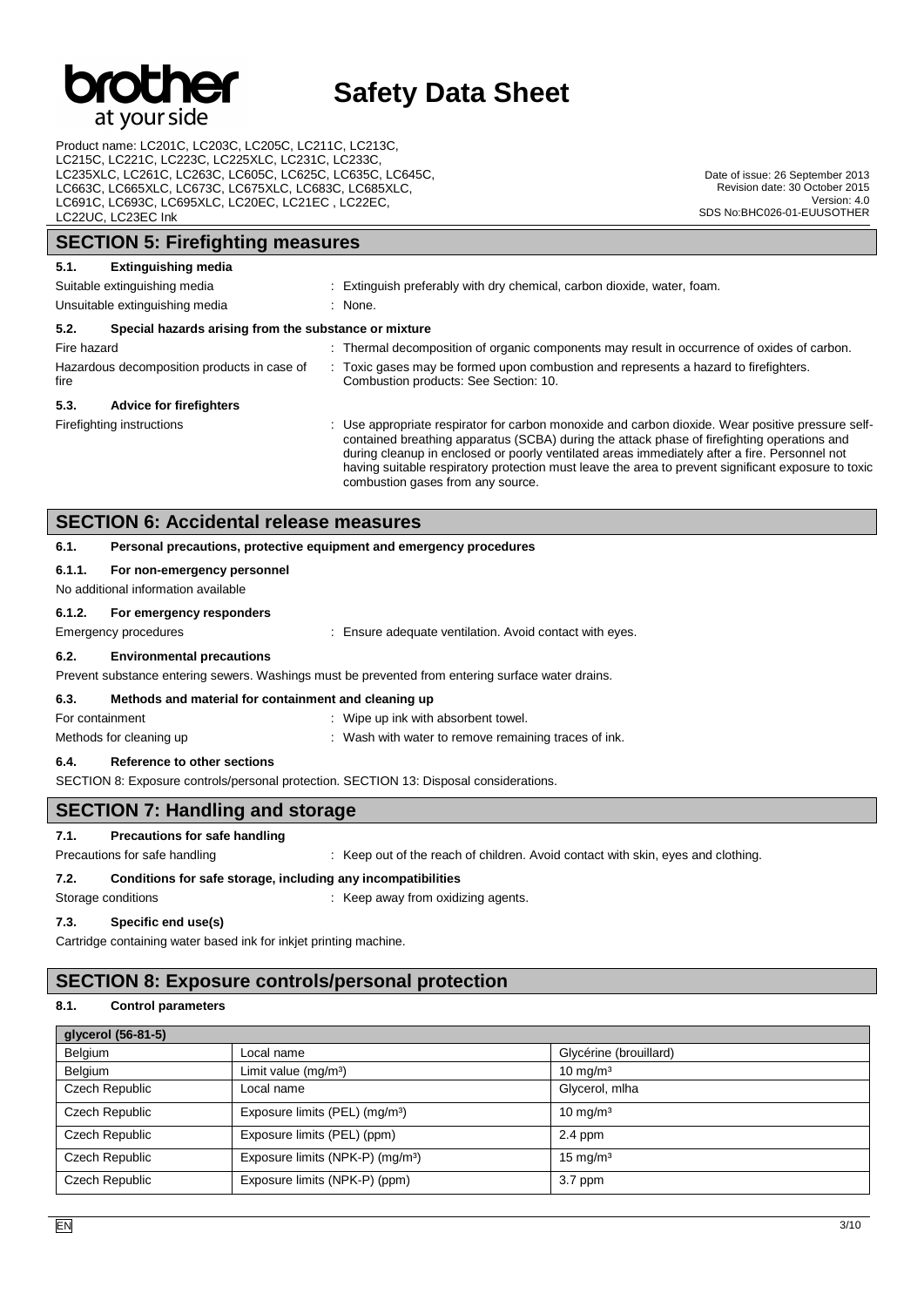

Product name: LC201C, LC203C, LC205C, LC211C, LC213C, LC215C, LC221C, LC223C, LC225XLC, LC231C, LC233C, LC235XLC, LC261C, LC263C, LC605C, LC625C, LC635C, LC645C, LC663C, LC665XLC, LC673C, LC675XLC, LC683C, LC685XLC, LC691C, LC693C, LC695XLC, LC20EC, LC21EC , LC22EC, LC22UC, LC23EC Ink

Date of issue: 26 September 2013 Revision date: 30 October 2015 Version: 4.0 SDS No:BHC026-01-EUUSOTHER

٦

| glycerol (56-81-5) |                                        |                                                                            |  |  |  |
|--------------------|----------------------------------------|----------------------------------------------------------------------------|--|--|--|
| Finland            | Local name                             | Glyseroli                                                                  |  |  |  |
| Finland            | HTP-arvo $(8h)$ (mg/m <sup>3</sup> )   | $20 \text{ mg/m}^3$                                                        |  |  |  |
| France             | Local name                             | Glycérine (aérosols de)                                                    |  |  |  |
| France             | $VME$ (mg/m <sup>3</sup> )             | $10 \text{ mg/m}^3$                                                        |  |  |  |
| Ireland            | Local name                             | Glycerol, mist                                                             |  |  |  |
| Ireland            | OEL (8 hours ref) (mg/m <sup>3</sup> ) | $10 \text{ mg/m}^3$                                                        |  |  |  |
| Poland             | Local name                             | Glicerol aerozole                                                          |  |  |  |
| Poland             | $NDS$ (mg/m <sup>3</sup> )             | $10 \text{ mg/m}^3$                                                        |  |  |  |
| Portugal           | Local name                             | Glicerina, névoas                                                          |  |  |  |
| Portugal           | OEL TWA (mg/m <sup>3</sup> )           | 10 mg/m $3$                                                                |  |  |  |
| United Kingdom     | Local name                             | Glycerol, mist                                                             |  |  |  |
| United Kingdom     | WEL TWA (mg/m <sup>3</sup> )           | $10 \text{ mg/m}^3$                                                        |  |  |  |
| USA - ACGIH        | Local name                             | Glycerin mist                                                              |  |  |  |
| USA - ACGIH        | ACGIH TWA (mg/m <sup>3</sup> )         | 10 $mq/m3$ mist                                                            |  |  |  |
| USA - ACGIH        | Remark (ACGIH)                         | URT irr                                                                    |  |  |  |
| USA - OSHA         | OSHA PEL (TWA) (mg/m <sup>3</sup> )    | 15 mg/m <sup>3</sup> Total dust<br>5 mg/m <sup>3</sup> Respirable Fraction |  |  |  |

| Diethylene glycol (111-46-6) |                                                                 |                                                                    |
|------------------------------|-----------------------------------------------------------------|--------------------------------------------------------------------|
| Austria                      | Local name                                                      | Diethylenglykol                                                    |
| Austria                      | $MAK$ (mg/m <sup>3</sup> )                                      | 44 mg/m $3$                                                        |
| Austria                      | MAK (ppm)                                                       | 10 ppm                                                             |
| Austria                      | MAK Short time value (mg/m <sup>3</sup> )                       | 176 mg/m <sup>3</sup>                                              |
| Austria                      | MAK Short time value (ppm)                                      | 40 ppm                                                             |
| Denmark                      | Local name                                                      | Diethylenglycol                                                    |
| Denmark                      | Limit (long-term) (mg/m <sup>3</sup> )                          | 11 mg/m $3$                                                        |
| Denmark                      | Limit (long-term) (ppm)                                         | $2.5$ ppm                                                          |
| Germany                      | Local name                                                      | 2,2'-Oxydiethanol                                                  |
| Germany                      | TRGS 900 Occupational exposure limit value (mg/m <sup>3</sup> ) | 44 mg/m <sup>3</sup>                                               |
| Germany                      | TRGS 900 Occupational exposure limit value (ppm)                | 10 ppm                                                             |
| Germany                      | Remark (TRGS 900)                                               | DFG.Y                                                              |
| Ireland                      | Local name                                                      | Diethylene glycol                                                  |
| Ireland                      | OEL (8 hours ref) (mg/m <sup>3</sup> )                          | $100$ mg/m <sup>3</sup>                                            |
| Ireland                      | OEL (8 hours ref) (ppm)                                         | 23 ppm                                                             |
| Latvia                       | Local name                                                      | Dietilēnglikols<br>(2,2'oksibisetanols,2,2'dihidroksidietilēteris) |
| Latvia                       | OEL TWA (mg/m <sup>3</sup> )                                    | $10 \text{ mg/m}^3$                                                |
| Lithuania                    | Local name                                                      | 2,2-oksidietanolis (dietilengl kolis, diglikolis)                  |
| Lithuania                    | IPRV $(mg/m3)$                                                  | $45 \text{ mg/m}^3$                                                |
| Lithuania                    | IPRV (ppm)                                                      | 10 ppm                                                             |
| Lithuania                    | TPRV (mg/m <sup>3</sup> )                                       | $90$ mg/m <sup>3</sup>                                             |
| Lithuania                    | TPRV (ppm)                                                      | 20 ppm                                                             |
| Lithuania                    | Remark (LT)                                                     | $\circ$                                                            |
| Poland                       | Local name                                                      | 2,2'-Oksydietanol (glikol dwuetylenowy) aerozol                    |
| Poland                       | $NDS$ (mg/m <sup>3</sup> )                                      | $10$ mg/m <sup>3</sup>                                             |
| Romania                      | Local name                                                      | Dietilenglicol                                                     |
| Romania                      | OEL TWA (mg/m <sup>3</sup> )                                    | 500 mg/m <sup>3</sup>                                              |
| Romania                      | OEL TWA (ppm)                                                   | 115 ppm                                                            |
|                              |                                                                 |                                                                    |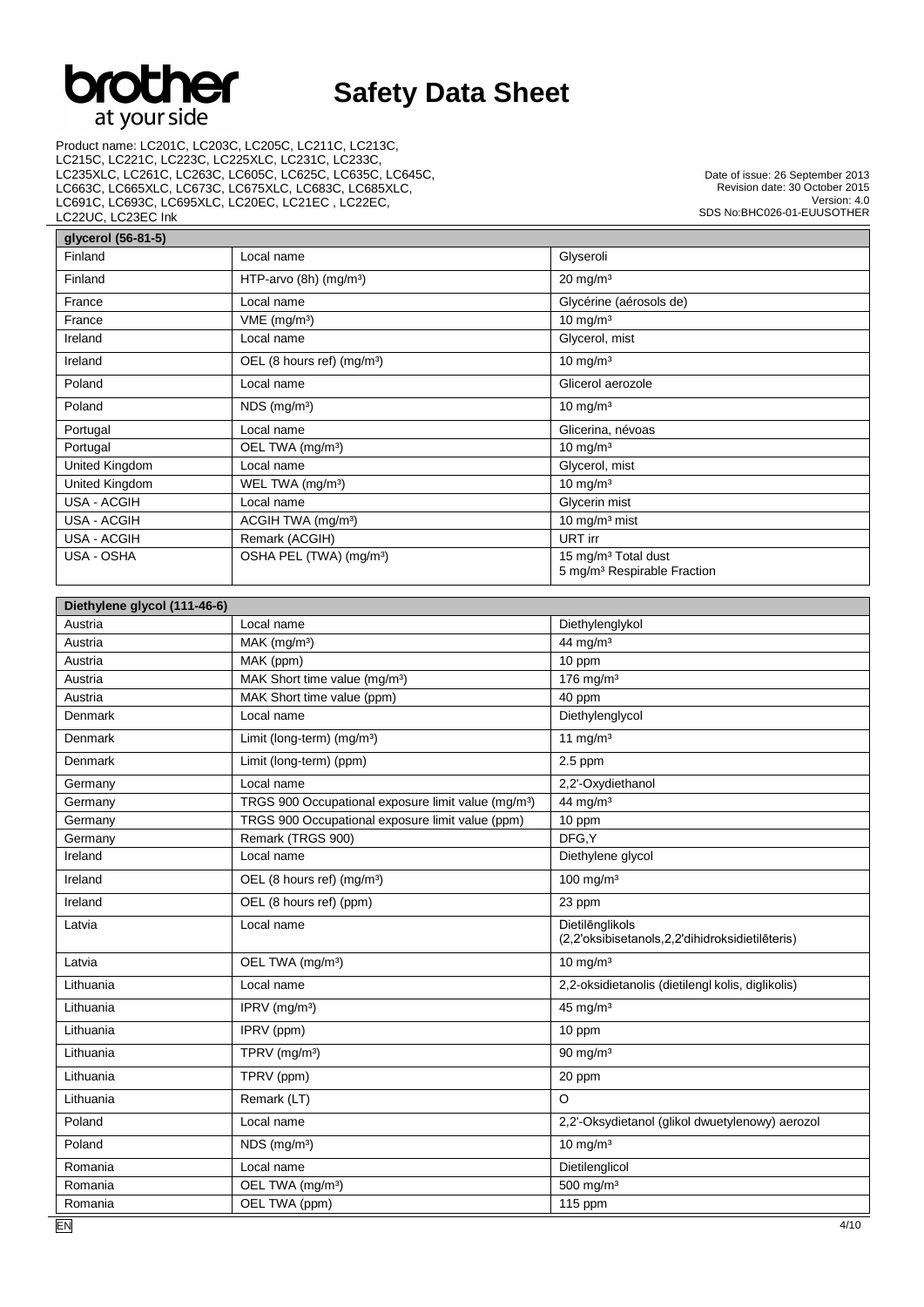

Product name: LC201C, LC203C, LC205C, LC211C, LC213C, LC215C, LC221C, LC223C, LC225XLC, LC231C, LC233C, LC235XLC, LC261C, LC263C, LC605C, LC625C, LC635C, LC645C, LC663C, LC665XLC, LC673C, LC675XLC, LC683C, LC685XLC, LC691C, LC693C, LC695XLC, LC20EC, LC21EC , LC22EC, LC22UC, LC23EC Ink

Date of issue: 26 September 2013 Revision date: 30 October 2015 Version: 4.0 SDS No:BHC026-01-EUUSOTHER

| Diethylene glycol (111-46-6) |                                           |                       |  |  |  |
|------------------------------|-------------------------------------------|-----------------------|--|--|--|
| Romania                      | OEL STEL (mg/m <sup>3</sup> )             | 800 mg/m <sup>3</sup> |  |  |  |
| Romania                      | OEL STEL (ppm)                            | 184 ppm               |  |  |  |
| Spain                        | Local name                                | Dietilenglicol        |  |  |  |
| Spain                        | $VLA-ED$ (mg/m <sup>3</sup> )             | 44 mg/m <sup>3</sup>  |  |  |  |
| Spain                        | VLA-ED (ppm)                              | 10 ppm                |  |  |  |
| Spain                        | VLA-EC (mg/m <sup>3</sup> )               | 176 mg/m $3$          |  |  |  |
| Spain                        | VLA-EC (ppm)                              | 40 ppm                |  |  |  |
| Sweden                       | Local name                                | Diethylene glycol     |  |  |  |
| Sweden                       | nivågränsvärde (NVG) (mg/m <sup>3</sup> ) | $45 \text{ mg/m}^3$   |  |  |  |
| Sweden                       | nivågränsvärde (NVG) (ppm)                | 10 ppm                |  |  |  |
| Sweden                       | kortidsvärde (KTV) (mg/m <sup>3</sup> )   | $90 \text{ mg/m}^3$   |  |  |  |
| Sweden                       | kortidsvärde (KTV) (ppm)                  | 20 ppm                |  |  |  |
| United Kingdom               | Local name                                | 2,2'-Oxydiethanol     |  |  |  |
| United Kingdom               | WEL TWA (mg/m <sup>3</sup> )              | 101 mg/m $3$          |  |  |  |
| United Kingdom               | WEL TWA (ppm)                             | 23 ppm                |  |  |  |

## **8.2. Exposure controls**

- Appropriate engineering controls in the state of cood general ventilation should be sufficient under normal use.
- Personal protective equipment : Not normally required. For use other than in normal operating procedures (such as in the event of large spill), the following should be applied:
- Hand protection **in the case of the contract of the contract of the contract of the contract of the contract of the contract of the contract of the contract of the contract of the contract of the contract of the contract o**
- Eye protection  $\qquad \qquad :$  Safety goggles.
- Skin and body protection : Long sleeved clothing and long pants.
- Respiratory protection : In case of large spillages: Wear suitable respiratory protective equipment.
- Environmental exposure controls : Avoid release to the environment.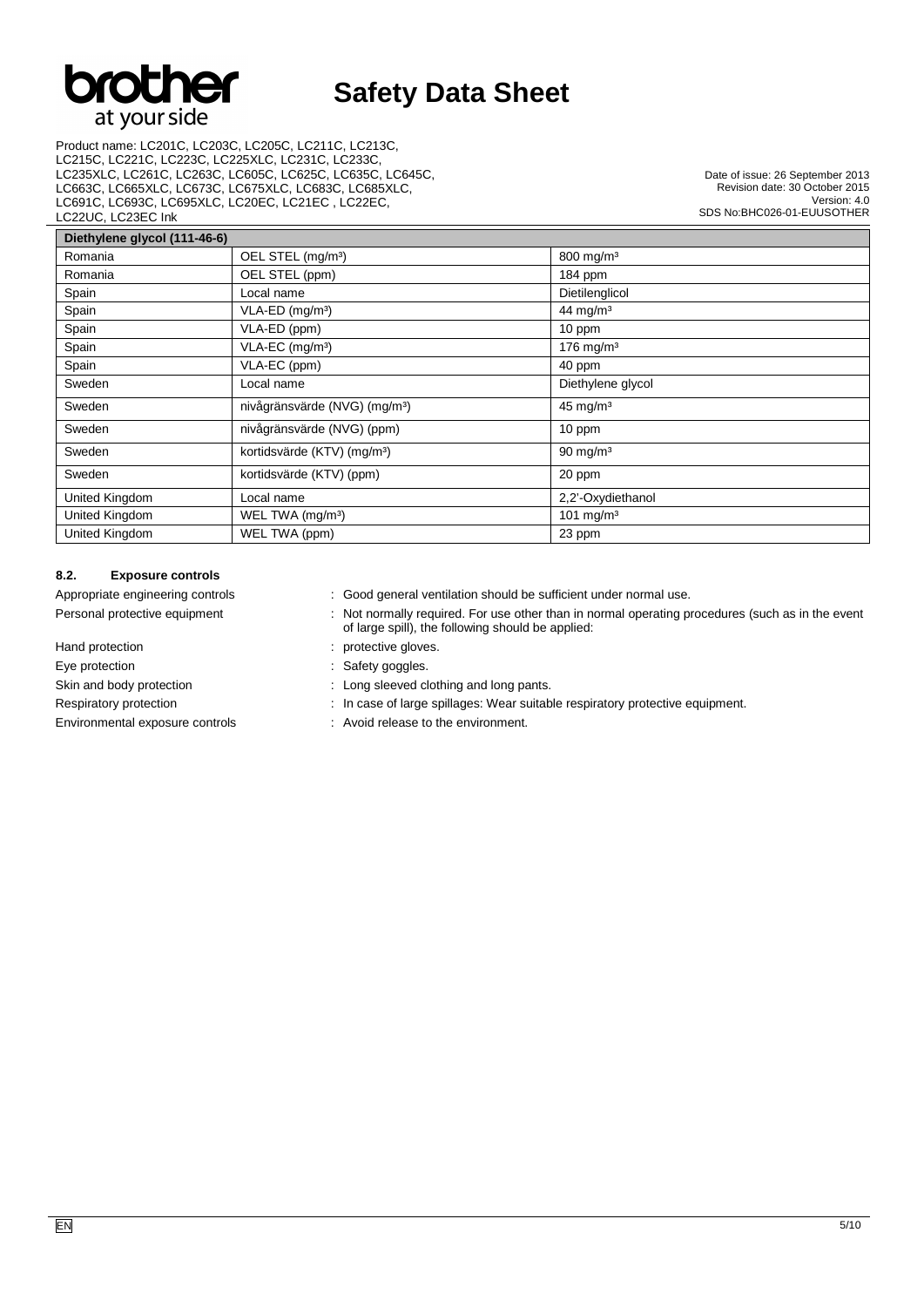## br er at your side

# **Safety Data Sheet**

Product name: LC201C, LC203C, LC205C, LC211C, LC213C, LC215C, LC221C, LC223C, LC225XLC, LC231C, LC233C, LC235XLC, LC261C, LC263C, LC605C, LC625C, LC635C, LC645C, LC663C, LC665XLC, LC673C, LC675XLC, LC683C, LC685XLC, LC691C, LC693C, LC695XLC, LC20EC, LC21EC , LC22EC, LC22UC, LC23EC Ink

## **SECTION 9: Physical and chemical properties**

Date of issue: 26 September 2013 Revision date: 30 October 2015 Version: 4.0 SDS No:BHC026-01-EUUSOTHER

| 9.1.                    | Information on basic physical and chemical properties |                                                                           |
|-------------------------|-------------------------------------------------------|---------------------------------------------------------------------------|
| Physical state          |                                                       | $:$ Liquid                                                                |
| Appearance              |                                                       | Dark blue                                                                 |
| Color                   |                                                       | Dark blue                                                                 |
| Odor                    |                                                       | Slight odor                                                               |
| Odor threshold          |                                                       | : No information available                                                |
| pH                      |                                                       | $:7 - 9$                                                                  |
|                         | Relative evaporation rate (butyl acetate=1)           | : No information available                                                |
|                         | Relative evaporation rate (ether=1)                   | Not available                                                             |
| Melting point           |                                                       | $\approx$ 5 °C                                                            |
| Freezing point          |                                                       | No data available                                                         |
| Boiling point           |                                                       | : $> 100 °C$                                                              |
| Flash point             |                                                       | Does not flash at 93.3°C or lower (Tag closed cup & Cleveland opened cup) |
|                         | Auto-ignition temperature                             | $:$ > 400 °C                                                              |
|                         | Decomposition temperature                             | : Not available                                                           |
|                         | Flammability (solid, gas)                             | : Not applicable                                                          |
| Vapor pressure          |                                                       | : Not available                                                           |
|                         | Relative vapor density at 20 °C                       | Not available                                                             |
| Relative density        |                                                       | No data available                                                         |
|                         | Specific gravity / density                            | $1 - 1.1$ g/ml                                                            |
| Solubility              |                                                       | Soluble in water                                                          |
| Log Pow                 |                                                       | No data available                                                         |
| Log Kow                 |                                                       | : No data available                                                       |
|                         | Viscosity, kinematic                                  | $: 2 - 5$ mPa s                                                           |
| Viscosity, dynamic      |                                                       | No data available                                                         |
|                         | <b>Explosive properties</b>                           | : Not explosive                                                           |
|                         | Oxidizing properties                                  | Not available                                                             |
| <b>Explosion limits</b> |                                                       | : Not available                                                           |
| 9.2.                    | <b>Other information</b>                              |                                                                           |

No additional information available

## **SECTION 10: Stability and reactivity**

## **10.1. Reactivity**

No information available.

## **10.2. Chemical stability**

Stable.

**10.3. Possibility of hazardous reactions** No information available.

## **10.4. Conditions to avoid**

No information available.

## **10.5. Incompatible materials**

Strong oxidizing agents.

## **10.6. Hazardous decomposition products**

Carbon monoxide. Carbon dioxide.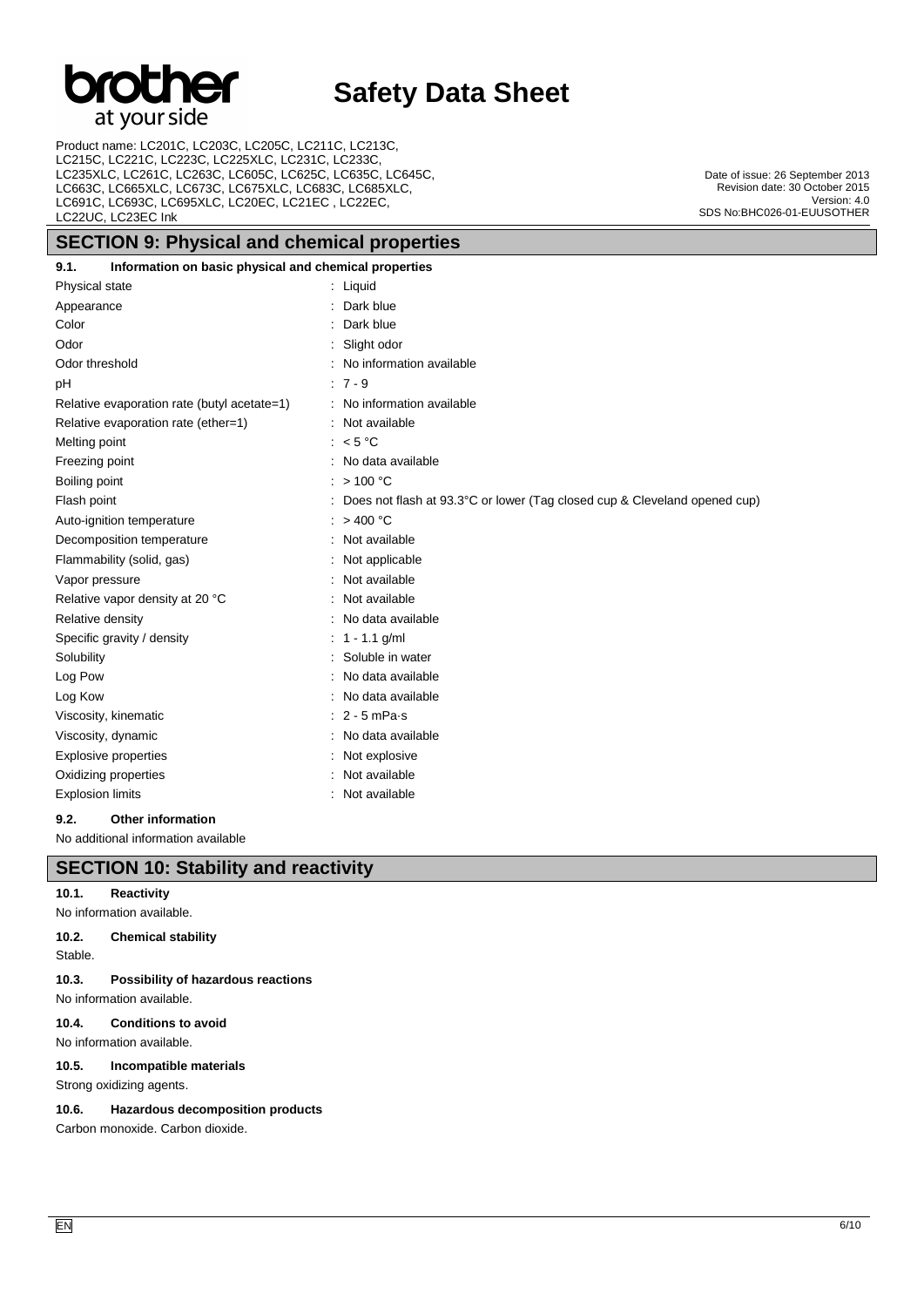

Product name: LC201C, LC203C, LC205C, LC211C, LC213C, LC215C, LC221C, LC223C, LC225XLC, LC231C, LC233C, LC235XLC, LC261C, LC263C, LC605C, LC625C, LC635C, LC645C, LC663C, LC665XLC, LC673C, LC675XLC, LC683C, LC685XLC, LC691C, LC693C, LC695XLC, LC20EC, LC21EC , LC22EC, LC22UC, LC23EC Ink

## **SECTION 11: Toxicological information**

Date of issue: 26 September 2013 Revision date: 30 October 2015 Version: 4.0 SDS No:BHC026-01-EUUSOTHER

| Information on toxicological effects<br>11.1.         |                                                                                                                     |
|-------------------------------------------------------|---------------------------------------------------------------------------------------------------------------------|
| Acute toxicity                                        | : Not classified                                                                                                    |
| $LD_{50}$ oral rat                                    | > 2000 mg/kg (OECD 420 method)                                                                                      |
| Skin corrosion/irritation                             | : Non-irritant. (OECD 404 method)<br>pH: 7 - 9                                                                      |
| Serious eye damage/irritation                         | : Minimal irritant to the eye. (OECD 405 method)<br>pH: 7 - 9                                                       |
| Respiratory or skin sensitization                     | : It is not a skin sensitizer. (OECD 429 method)                                                                    |
| Germ cell mutagenicity                                | : Negative. (OECD 471 method)                                                                                       |
| Carcinogenicity                                       | : Ingredients of this product have not been classified as carcinogens according to IARC<br>monographs, NTP and OSHA |
| Reproductive toxicity                                 | : Not classified                                                                                                    |
| Specific target organ toxicity (single exposure)      | : Not classified                                                                                                    |
| Specific target organ toxicity (repeated<br>exposure) | : Not classified                                                                                                    |
| Aspiration hazard                                     | : Not classified                                                                                                    |

## **SECTION 12: Ecological information**

## **12.1. Toxicity**

| glycerol (56-81-5)                            |                                           |  |  |  |
|-----------------------------------------------|-------------------------------------------|--|--|--|
| $LC_{50}$ fish                                | 51 - 57 ml/l 96 h - Oncorhynchus mykiss   |  |  |  |
| $EC_{50}$ Daphnia                             | > 500 mg/l 24 h - Daphnia magna           |  |  |  |
| Diethylene glycol (111-46-6)                  |                                           |  |  |  |
| $LC_{50}$ fish                                | 75200 mg/kg 96 - Pimephales promelas      |  |  |  |
| $EC_{50}$ Daphnia                             | 84000 mg/l 48 h - Daphnia magna           |  |  |  |
| Triethylene glycol monobutyl ether (143-22-6) |                                           |  |  |  |
| $LC_{50}$ fish                                | 2200 - 4600 mg/kg 96 h - Leuciscus idus   |  |  |  |
| $LC_{50}$ other aquatic organisms             | 2400 mg/kg 96 h - Pimephales promelas     |  |  |  |
| $EC_{50}$ Daphnia                             | > 500 mg/l 48 h - Daphnia magna           |  |  |  |
| $EC_{50}$ other aquatic organisms 1           | > 500 mg/l 72 h - Desmodesmus subspicatus |  |  |  |

## **12.2. Persistence and degradability**

Persistence and degradability No information available.

#### **12.3. Bioaccumulative potential**

| glycerol (56-81-5)                            |         |  |  |
|-----------------------------------------------|---------|--|--|
| Log Pow                                       | $-1.76$ |  |  |
| Diethylene glycol (111-46-6)                  |         |  |  |
| Log Pow                                       | $-1.98$ |  |  |
| Triethylene glycol monobutyl ether (143-22-6) |         |  |  |
| Log Pow                                       | 0.51    |  |  |

#### **12.4. Mobility in soil**

Ecology - soil **Ecology** - soil and the number of  $\alpha$  of  $\alpha$  information available.

## **12.5. Results of PBT and vPvB assessment**

This substance/mixture does not meet the PBT criteria of REACH, annex XIII This substance/mixture does not meet the vPvB criteria of REACH, annex XIII Results of PBT assessment Not available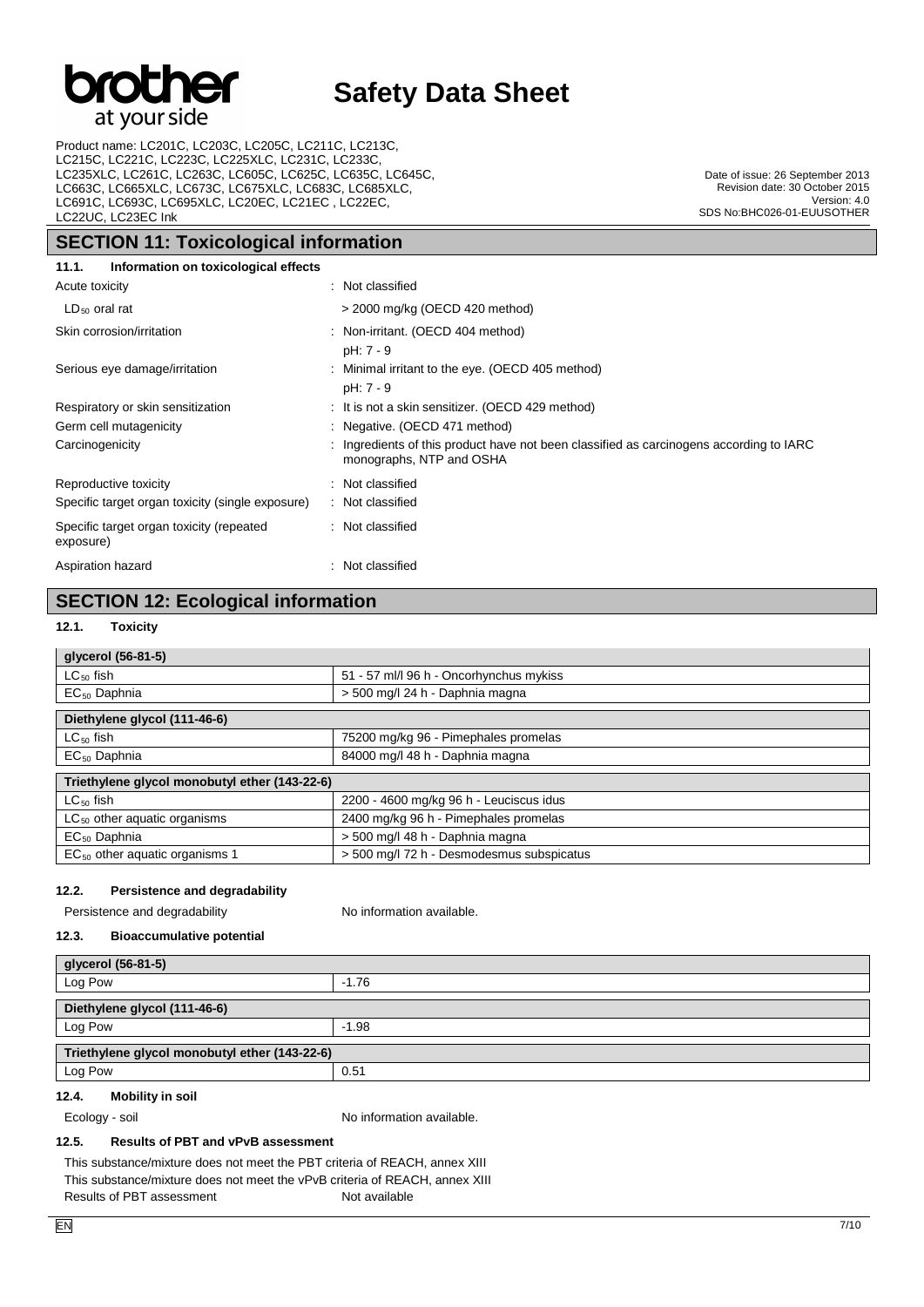# at your side

# **Safety Data Sheet**

Product name: LC201C, LC203C, LC205C, LC211C, LC213C, LC215C, LC221C, LC223C, LC225XLC, LC231C, LC233C, LC235XLC, LC261C, LC263C, LC605C, LC625C, LC635C, LC645C, LC663C, LC665XLC, LC673C, LC675XLC, LC683C, LC685XLC, LC691C, LC693C, LC695XLC, LC20EC, LC21EC , LC22EC, LC22UC, LC23EC Ink

#### **12.6. Other adverse effects**

Other adverse effects in the state of the state of the state of the state of the state of the state of the state of the state of the state of the state of the state of the state of the state of the state of the state of th

## **SECTION 13: Disposal considerations**

## **13.1. Waste treatment methods**

Waste disposal recommendations : Dispose in accordance with federal, state and local regulations.

|                                | <b>SECTION 14: Transport information</b>        |                                                                          |  |  |  |
|--------------------------------|-------------------------------------------------|--------------------------------------------------------------------------|--|--|--|
|                                | In accordance with ADR / IMDG / IATA / DOT / UN |                                                                          |  |  |  |
| 14.1.                          | UN number                                       |                                                                          |  |  |  |
|                                | Not regulated for transport                     |                                                                          |  |  |  |
| 14.2.                          | UN proper shipping name                         |                                                                          |  |  |  |
| Proper Shipping Name (ADR/RID) |                                                 | : None                                                                   |  |  |  |
| Proper Shipping Name (IATA)    |                                                 | : None                                                                   |  |  |  |
|                                | Proper Shipping Name (IMDG)                     | : None                                                                   |  |  |  |
| 14.3.<br>Not applicable        | <b>Transport hazard class(es)</b>               |                                                                          |  |  |  |
| 14.4.<br>Not applicable        | Packing group                                   |                                                                          |  |  |  |
| 14.5.                          | <b>Environmental hazards</b>                    |                                                                          |  |  |  |
|                                | Other information                               | : None                                                                   |  |  |  |
| 14.6.                          | Special precautions for user                    |                                                                          |  |  |  |
|                                | Special transport precautions                   | : None                                                                   |  |  |  |
| 14.6.1.                        | <b>Overland transport</b>                       |                                                                          |  |  |  |
|                                | No additional information available             |                                                                          |  |  |  |
| 14.6.2.                        | <b>Transport by sea</b>                         |                                                                          |  |  |  |
|                                | No additional information available             |                                                                          |  |  |  |
| 14.6.3.                        | Air transport                                   |                                                                          |  |  |  |
|                                | No additional information available             |                                                                          |  |  |  |
| 4 A 7                          |                                                 | Transport in bulk assorbing to Annoy II of MADDOL 72/70 and the IDC Cade |  |  |  |

**14.7. Transport in bulk according to Annex II of MARPOL 73/78 and the IBC Code** IBC code : Not applicable

## **SECTION 15: Regulatory information**

**15.1. Safety, health and environmental regulations/legislation specific for the substance or mixture**

## **15.1.1. EU-Regulations**

No REACH Annex XVII restrictions Contains no REACH candidate substance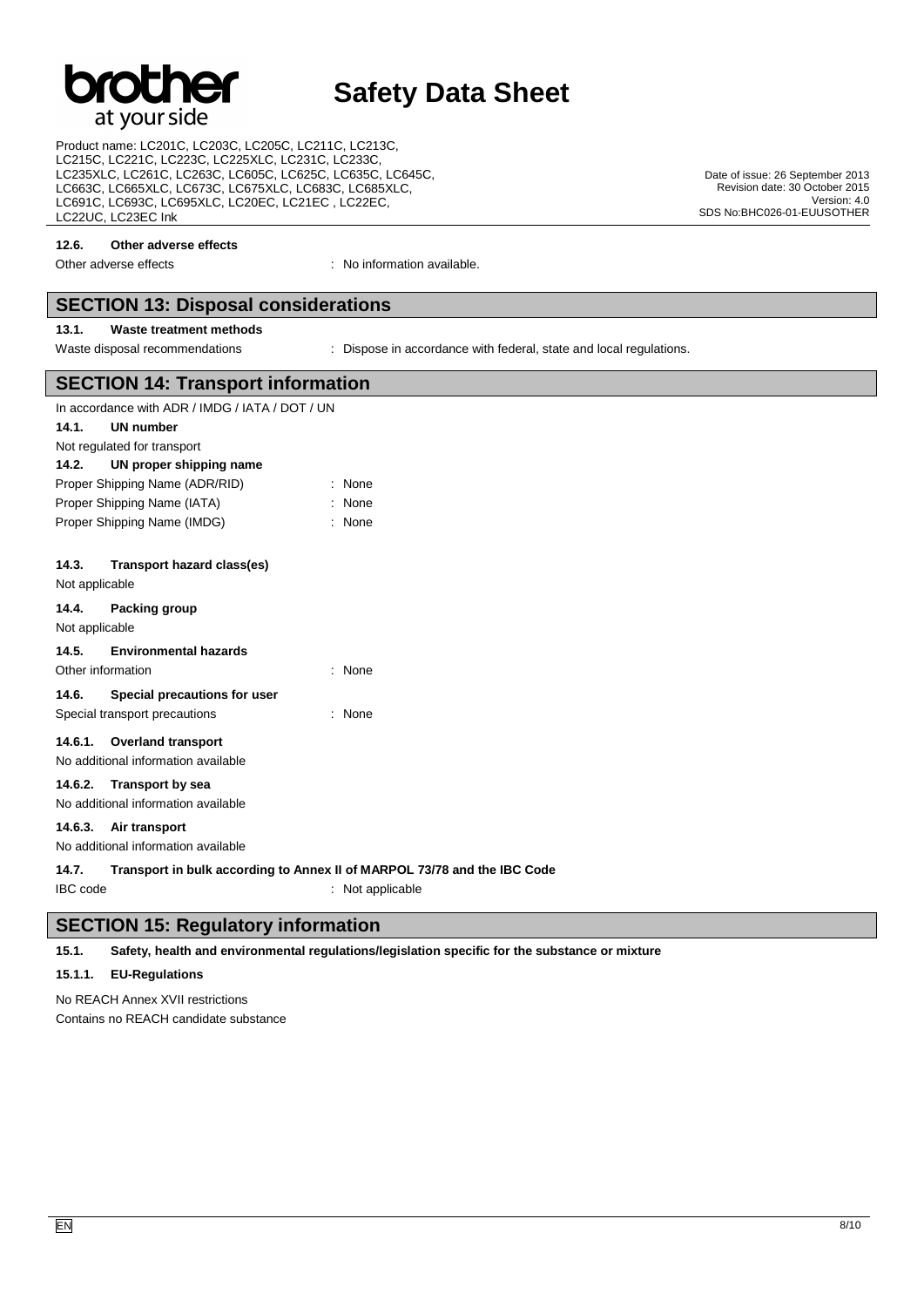

Product name: LC201C, LC203C, LC205C, LC211C, LC213C, LC215C, LC221C, LC223C, LC225XLC, LC231C, LC233C, LC235XLC, LC261C, LC263C, LC605C, LC625C, LC635C, LC645C, LC663C, LC665XLC, LC673C, LC675XLC, LC683C, LC685XLC, LC691C, LC693C, LC695XLC, LC20EC, LC21EC , LC22EC, LC22UC, LC23EC Ink

#### **15.1.2. National regulations**

Regional legislation : EU:Not classified as dangerous for supply/use. (1999/45/EC)

USA: All chemical substances contained in this product are and had been listed on the TSCA Chemical Substances Inventory, and none is subject to any of the following TSCA requirements: section 4 test rules; proposed or final section 5(a)(2) significant new use rules; section 5(e) consent orders; section 8(a) preliminary assessment information rules; and section 8(d) health and safety data reporting rules.

Date of issue: 26 September 2013 Revision date: 30 October 2015

SDS No:BHC026-01-EUUSOTHER

Version: 4.0

Canada: WHMIS: Not applicable. (Manufactured article).

#### **15.2. Chemical safety assessment**

No chemical safety assessment has been carried out

## **SECTION 16: Other information**

Indication of changes: SECTION 1. Data sources : U.S. 29CFR Part 1910 ACGIH Threshold Limit Values for Chemical Substances and Physical Agents and Biological Exposure Indices IARC Monographs on the Evaluation Carcinogenic Risks to Humans World Health Organization EU Directive 91/322/EEC and 2000/39/EC NTP 11th Report on Carcinogens. Abbreviations and acronyms : IARC (International Agency for Research on Cancer) IATA (International Air Transport Association) IMDG (International Maritime Dangerous Goods Code) IOELV (Indicative Occupational Exposure Limit) REACH (Registration, Evaluation and Authorisation of CHemicals) WHMIS (Workplace Hazardous Material Information System (Canada)) ACGIH (American Conference of Governement Industrial Hygienists) DOT (Department Of Transportation (US)) ICAO (International Civil Aviation Organization) NOHSC (National Occupational Health and Safety Commission (Australia)) NTP (National Toxicology Program) (US) OSHA (Occupational Safety and Health Administration) (US) PEL (Permissible Exposure Limit) STEL (Short Term Exposure Limit) TLV (Threshold Limit Value) (ACGIH) TSCA (Toxic Substances Control Act) (US) TWA (Time Weighted Average). Other information **interest in the information** only relates to this specific product. It may not be valid, if used in combination with any other materials or in any other process, and it is based on our best knowledge as of the date of preparation (revision).

#### Full text of R-, H- and EUH-phrases:

| Acute Tox. 4 (Oral) | Acute toxicity (oral) Category 4                               |
|---------------------|----------------------------------------------------------------|
| Eye Dam. 1          | Serious eye damage/eye irritation Category 1                   |
| Skin Irrit. 2       | Skin corrosion/irritation Category 2                           |
| Skin Sens. 1        | Skin sensitization Category 1                                  |
| Aquatic Acute 1     | Hazardous to the aquatic environment - Acute Hazard Category 1 |
| H302                | Harmful if swallowed                                           |
| H315                | Causes skin irritation                                         |
| H317                | May cause an allergic skin reaction                            |
| H318                | Causes serious eye damage                                      |
| H400                | Very toxic to aquatic life                                     |
| R <sub>22</sub>     | Harmful if swallowed                                           |
| R41                 | Risk of serious damage to eyes                                 |
| <b>R38</b>          | Irritating to skin                                             |
| R43                 | May cause sensitization by skin contact                        |
| <b>R50</b>          | Very toxic to aquatic organisms                                |